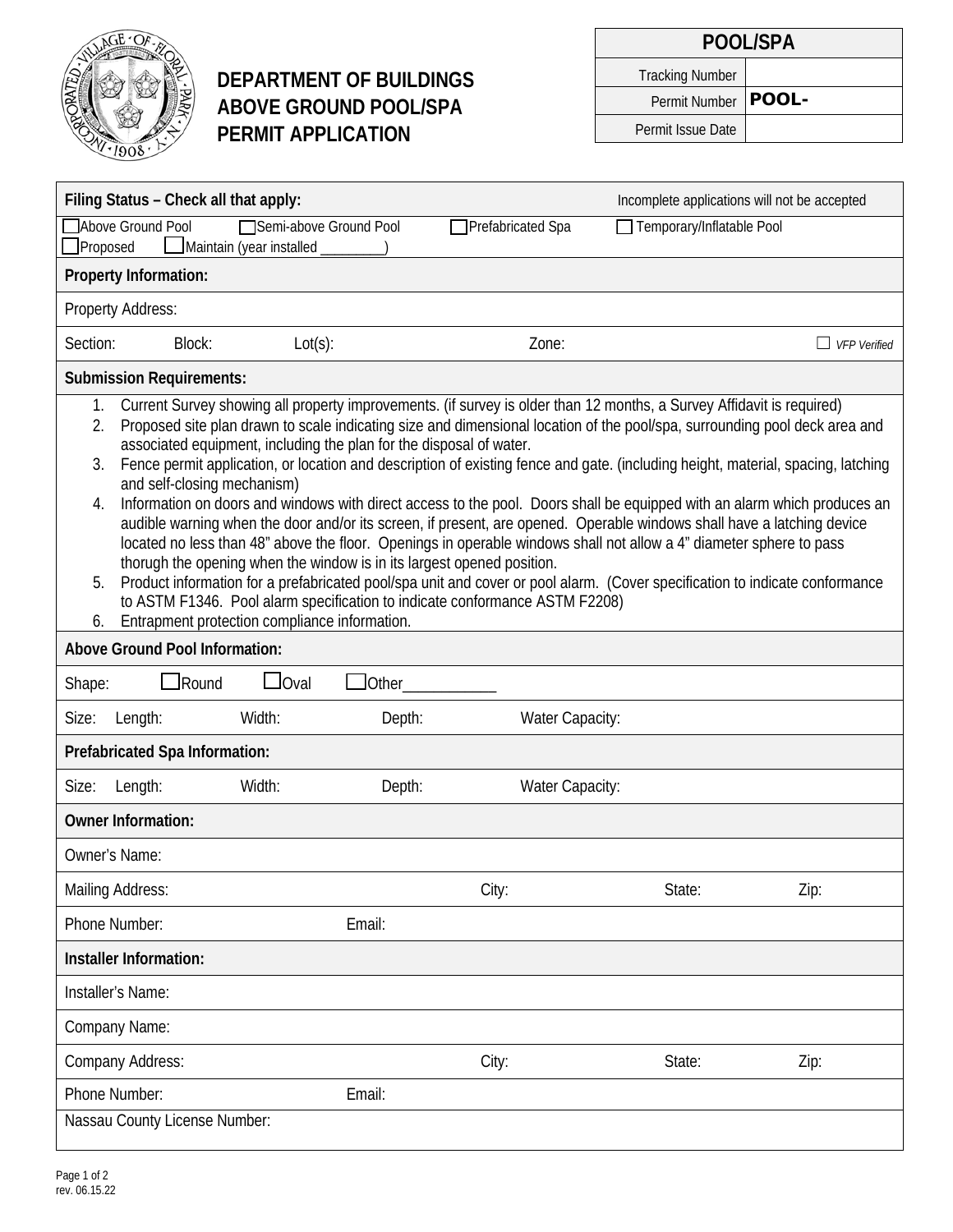

### **DEPARTMENT OF BUILDINGS ABOVE GROUND POOL/SPA PERMIT APPLICATION**

| <b>Electrician Information:</b>                                                                                                                                                                                                                                                                                                                                                                                                                                                                                                                                                                                                                                                                           |                                  |                             |        |                     |  |  |
|-----------------------------------------------------------------------------------------------------------------------------------------------------------------------------------------------------------------------------------------------------------------------------------------------------------------------------------------------------------------------------------------------------------------------------------------------------------------------------------------------------------------------------------------------------------------------------------------------------------------------------------------------------------------------------------------------------------|----------------------------------|-----------------------------|--------|---------------------|--|--|
| Electrician's Name:                                                                                                                                                                                                                                                                                                                                                                                                                                                                                                                                                                                                                                                                                       |                                  |                             |        |                     |  |  |
| Company Name:                                                                                                                                                                                                                                                                                                                                                                                                                                                                                                                                                                                                                                                                                             |                                  | Floral Park License Number: |        | $\Box$ VFP Verified |  |  |
| Company Address:                                                                                                                                                                                                                                                                                                                                                                                                                                                                                                                                                                                                                                                                                          |                                  | City:                       | State: | Zip:                |  |  |
| Phone Number:                                                                                                                                                                                                                                                                                                                                                                                                                                                                                                                                                                                                                                                                                             | Email:                           |                             |        |                     |  |  |
| Property Owner Statement & Signature:                                                                                                                                                                                                                                                                                                                                                                                                                                                                                                                                                                                                                                                                     |                                  |                             |        |                     |  |  |
| The undersigned affirms that I am the owner of the property described herein, situated, lying and being within the Incorporated Village of Floral Park; that I have read and<br>understand all items as here in stated, recognize that I am responsible for all activities occurring on the property, and that failure to comply with any of the items,<br>notwithstanding any other items defined in the Village Code, may result in the temporary suspension or permanent revocation of the permits issued for construction on the<br>premises in accordance with the Village Code. I hereby give consent to the listed applicant to make the application on my behalf for permit to perform said work. |                                  |                             |        |                     |  |  |
| Print Name:                                                                                                                                                                                                                                                                                                                                                                                                                                                                                                                                                                                                                                                                                               | Signature:                       |                             |        | Date:               |  |  |
| Notary:                                                                                                                                                                                                                                                                                                                                                                                                                                                                                                                                                                                                                                                                                                   |                                  |                             |        |                     |  |  |
| to me known and<br>known to me to be the person described in as the owner and who executed the foregoing instrument and has acknowledged to me that he/she executed the same.<br>Notary Public                                                                                                                                                                                                                                                                                                                                                                                                                                                                                                            |                                  |                             |        |                     |  |  |
| <b>Building Department Use Only:</b>                                                                                                                                                                                                                                                                                                                                                                                                                                                                                                                                                                                                                                                                      |                                  |                             |        |                     |  |  |
| □Permit Fee: \$100                                                                                                                                                                                                                                                                                                                                                                                                                                                                                                                                                                                                                                                                                        | Receipt:                         | $\Box$ Other:               |        |                     |  |  |
| Permit Review                                                                                                                                                                                                                                                                                                                                                                                                                                                                                                                                                                                                                                                                                             | $\Box$ Denial<br>$\Box$ Approval | Date:                       |        | By:                 |  |  |
| <b>Required Inspections:</b><br>(To be filled out by Building Department)                                                                                                                                                                                                                                                                                                                                                                                                                                                                                                                                                                                                                                 |                                  |                             |        |                     |  |  |
| $\Box$ Pool                                                                                                                                                                                                                                                                                                                                                                                                                                                                                                                                                                                                                                                                                               | $\Box$ Approval<br>$\Box$ Denial | Date:                       |        | By:                 |  |  |
| $\Box$ Pool Alarm                                                                                                                                                                                                                                                                                                                                                                                                                                                                                                                                                                                                                                                                                         | $\Box$ Denial<br>$\Box$ Approval | Date:                       |        | By:                 |  |  |
| $\Box$ Door/Window Alarm                                                                                                                                                                                                                                                                                                                                                                                                                                                                                                                                                                                                                                                                                  | $\Box$ Denial<br>$\Box$ Approval | Date:                       |        | By:                 |  |  |
| $\Box$ Fence                                                                                                                                                                                                                                                                                                                                                                                                                                                                                                                                                                                                                                                                                              | $\Box$ Denial<br>$\Box$ Approval | Date:                       |        | By:                 |  |  |
| □ Third Party Electrical Certificate                                                                                                                                                                                                                                                                                                                                                                                                                                                                                                                                                                                                                                                                      | $\Box$ Denial<br>$\Box$ Approval | Date:                       |        | By:                 |  |  |
| $\Box$ Other                                                                                                                                                                                                                                                                                                                                                                                                                                                                                                                                                                                                                                                                                              | $\Box$ Denial<br>$\Box$ Approval | Date:                       |        | By:                 |  |  |
| $\Box$ Final                                                                                                                                                                                                                                                                                                                                                                                                                                                                                                                                                                                                                                                                                              | $\Box$ Approval<br>$\Box$ Denial | Date:                       |        | By:                 |  |  |

**Permit Conditions:** The following conditions must be met before a Certificate of Occupancy or Completion can be issued:

- The Floral Park Building Department must be made aware of all field changes prior to the time of the change. Work is NOT to continue until an amended permit is filed and approved with the Building Department.
- All work is to be left exposed until inspected and approved by the Floral Park Building Department.
- Work closed up prior to inspection approval will need to be exposed for inspection at the owner's cost.
- The Permit must be posted and visible from the street for the duration of the construction process.
- The Permit is valid for 6 months, unless construction has started. If started, the permit is valid for 12 months from the date of issuance. Should the permit expire a permit renewal application, along with updated drawings and permit fee, must be filed and approved by the Building Department.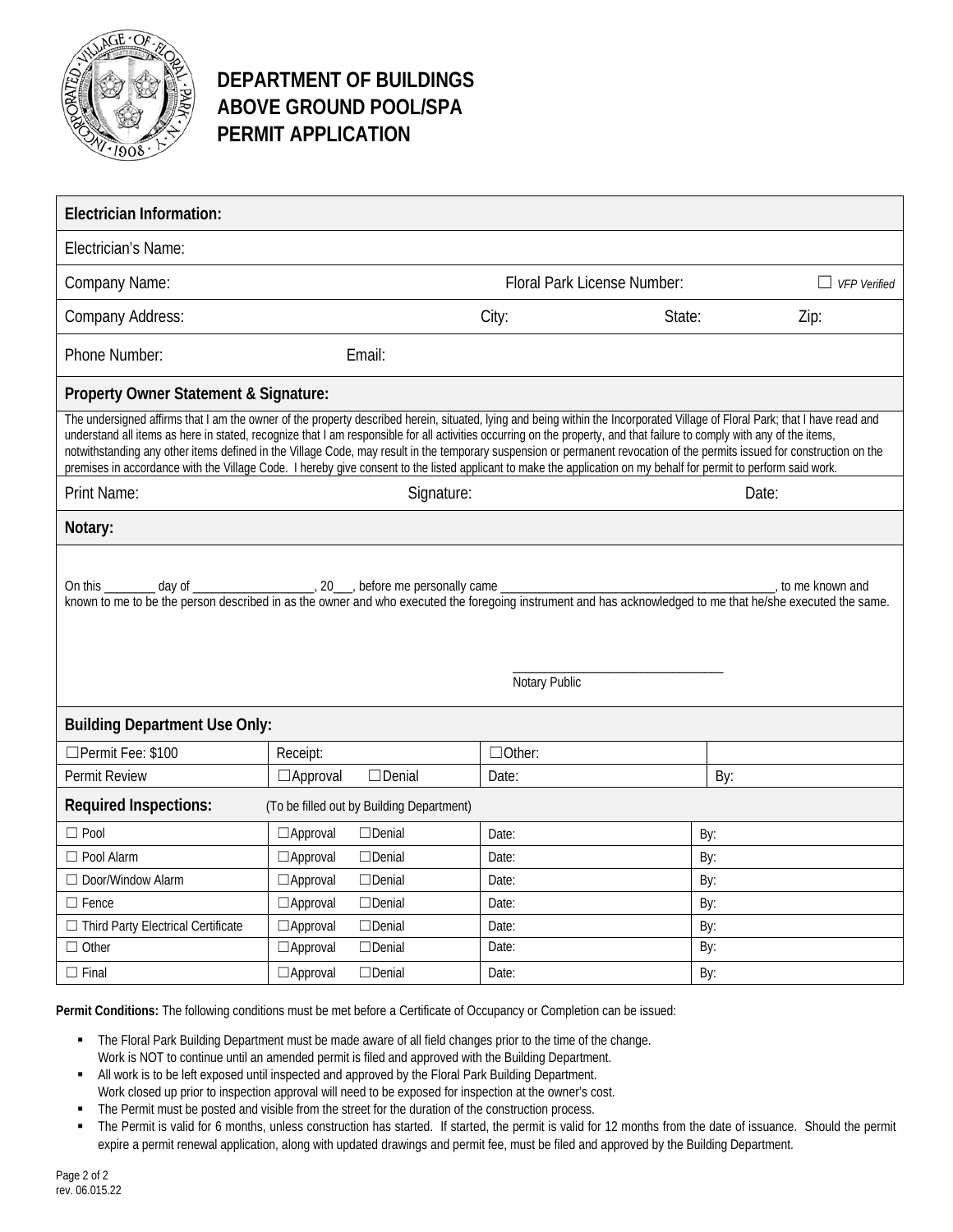

# **DEPARTMENT OF BUILDINGS ABOVE GROUND POOL / SPA PERMIT CONTINGENCIES AND INSPECTION CHECKLIST**

**Above Ground Pool / Spa Permit Contingencies and Inspection Checklist** (For full code requirements see the NYS Building Code Section 326)

#### **Temporary Barrier**

An outdoor swimming pool shall be surrounded by a 48" high temporary barrier during installation or construction that shall remain in place until a permanent barrier is provided.

Exceptions:

1. Above-ground or on-ground pools where the pool structure constitutes a barrier in compliance with NYS Building Code. 2. Spas or hot tubs with a safety cover which complies with ASTM F1346, provided that such safety cover is in place during the period of installation or construction of such hot tub or spa. The temporary removal of a safety cover as required to facilitate the installation or construction of a hot tub or spa during periods when at least one person engaged in the installation or construction is present is permitted.

**Permanent Barrier** - Swimming pools shall be completely enclosed by a permanent barrier within 90 days of the date of issuance of the building permit or 90 days from the date of commencement of the installation or construction of the swimming pool.

- ☐ Fence as barrier:
	- $\Box$  The top of the barrier shall be no less than 48 inches above grade measured on the side of the barrier that faces away from the swimming pool. The vertical clearance between grade and the bottom of the barrier shall be not greater than 2 inches measured on the side of the barrier that faces away from the swimming pool. Where the top of the pool structure is above grade, the barrier may be at ground level, or mounted on top of the pool structure. Fence types shall meet the requirements of the NYS Building Code section R326.4.2.
	- $\Box$  All gates shall be self-closing. In addition, if the gate is a pedestrian access gate, the gate shall open outward, away from the pool.
	- $\Box$  All gates shall be self-latching, with the latch handle located within the enclosure (i.e., on the pool side of the enclosure) and at least 40 inches above grade. In addition, if the latch handle is located less than 54 inches from grade, the latch handle shall be located at least 3 inches below the top of the gate, and neither the gate nor the barrier shall have any opening greater than 0.5 inch within 18 inches of the latch handle.
	- $\Box$  All gates shall be securely locked with a key, combination or other child-proof lock sufficient to prevent access to the swimming pool through such gate when the swimming pool is not in use or supervised.
- $\Box$  Dwelling wall as partial barrier:
	- $\Box$  Doors with direct access to the pool through that wall shall be equipped with an alarm that produces an audible warning when the door and/or its screen, if present, are opened. Where an alarm is provided, the deactivation switch shall be located 54 inches or more above the threshold of the door.
	- $\Box$  Operable windows in the wall or walls used as a barrier shall have a latching device located no less than 48 inches above the floor. Openings in operable windows shall not allow a 4-inch-diameter sphere to pass through the opening when the window is in its largest opened position;
- ☐ Pool structure as barrier:
	- $\Box$  As an alternate to a conventional on ground barrier, the barrier for above-ground or on-ground swimming pools, including quick set, inflatable swimming pools, is permitted to be mounted on top of the pool structure or the pool structure may constitute a barrier, where all the following requirements are met: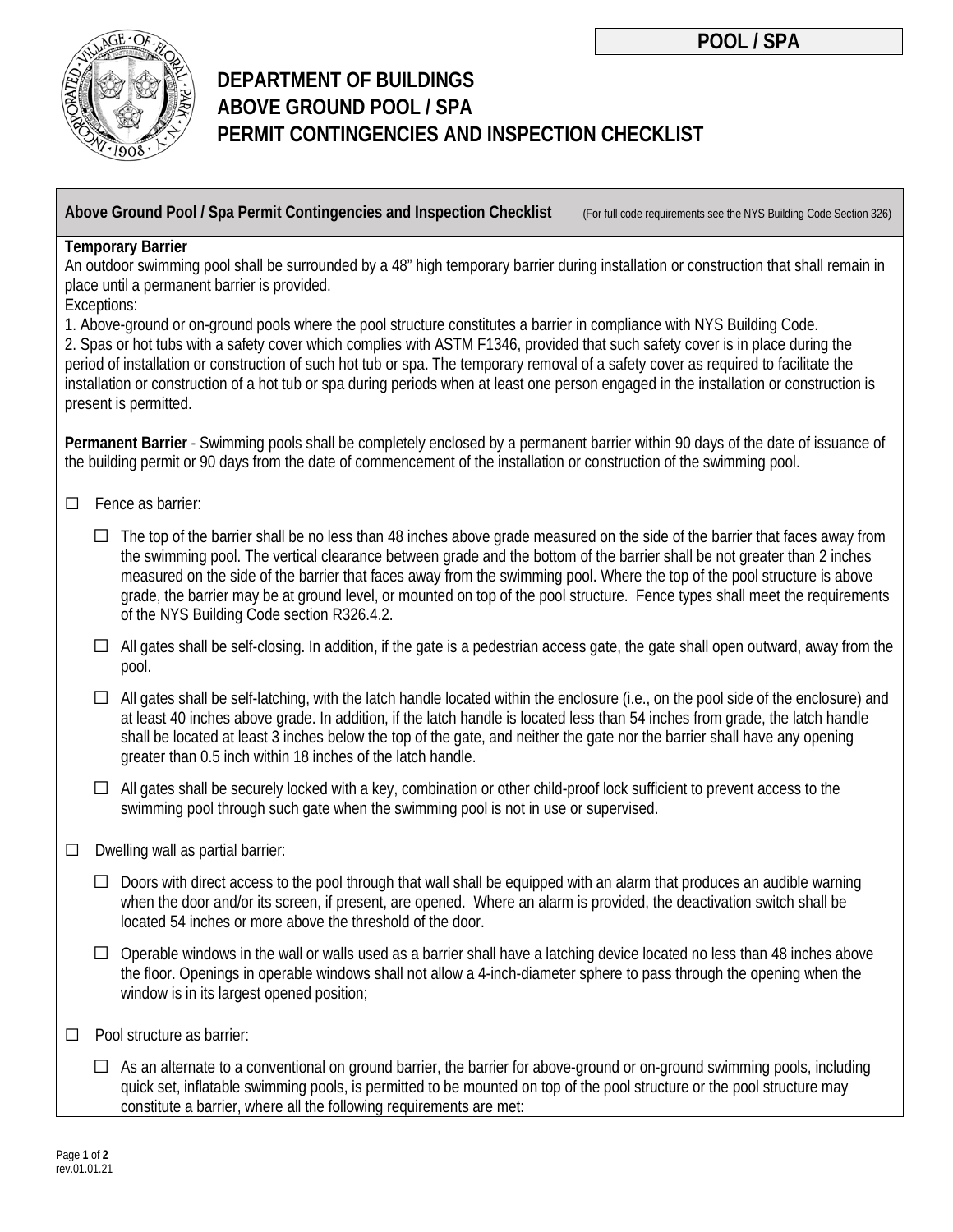

# **DEPARTMENT OF BUILDINGS ABOVE GROUND POOL / SPA PERMIT CONTINGENCIES AND INSPECTION CHECKLIST**

- $\Box$  The structure shall meet the applicable barrier and gate requirements of the NYS Building Code, including among others, a 48-inch height;
- □ The barrier shall be designed *"to provide protection against potential drowning and near drowning by sufficiently preventing access to* the *swimming* pool;
- □ The pool and pool structure must be designed and constructed in compliance with ANSI/APSP/ICC 4, 2012 titled *American National Standard for Aboveground/ Onground Residential Swimming Pools;*
- $\Box$  The pool manufacturer certifies that the pool structure, if used as a barrier or with a barrier mounted on it, is designed with accepted structural engineering practices; and
- $\Box$  If the means of access is a ladder or steps, then:<br>  $\circ$  the ladder or steps shall be capable of b
	- the ladder or steps shall be capable of being secured, locked or removed to prevent access; or
	- o the ladder or steps shall be surrounded by a complying swimming pool barrier.

#### **Prohibited Locations**

 $\Box$  Barriers shall be located so as to prohibit permanent structures, equipment or similar objects from being used to climb the barrier.

#### **Pool Alarm**

- $\Box$  A swimming pool or spa installed, constructed or substantially modified after December 14, 2006, shall be equipped with an approved pool alarm. Pool alarms shall comply with ASTM F2208 (Standard Specification for Pool Alarms), and shall be installed, used and maintained in accordance with the manufacturer's instructions and the NYS Building Code.
- □ Exceptions**:** A hot tub or spa equipped with a safety cover which complies with ASTM F1346 or a swimming pool (other than a hot tub or spa) equipped with an automatic power safety cover which complies with ASTM F1346.

### **Entrapment protection for swimming pool and spa suction outlets.**

 $\Box$  Suction outlets shall be designed to produce circulation throughout the pool or spa. Single-outlet systems, such as automatic vacuum cleaner systems, or multiple suction outlets, whether isolated by valves or otherwise, shall be protected against user entrapment.

### **Maintenance**

 $\Box$  The 2020 Property Maintenance Code of New York State requires that all swimming pools, enclosures/barriers, alarms, and entrapment protection be maintained in a clean and sanitary condition, and in good repair.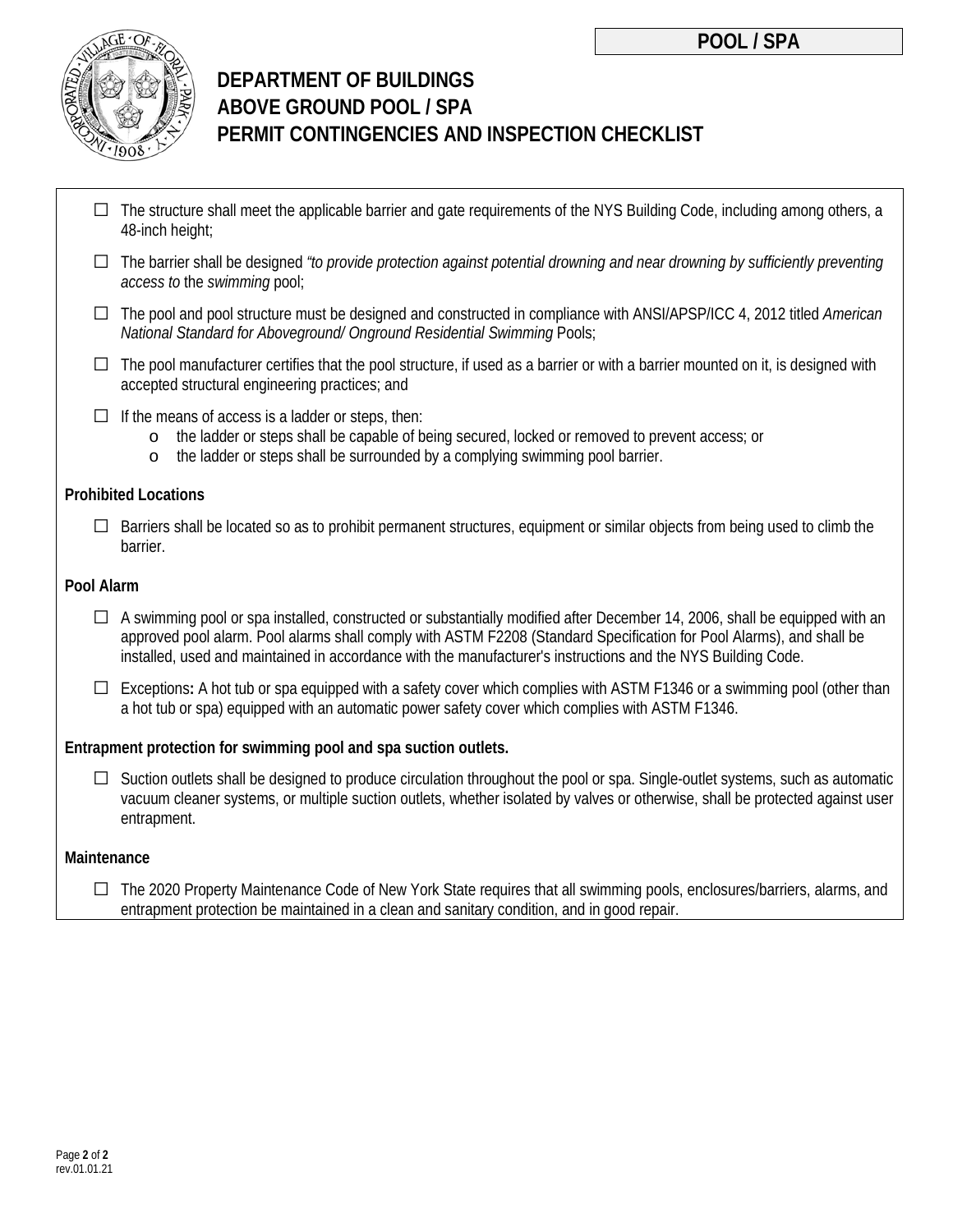

### **DEPARTMENT OF BUILDINGS SURVEY CERTIFICATION AFFIDAVIT**

Tracking Number Permit Number

**In lieu of a recent survey dated within twelve (12) months from the date of this application, the following affidavit along with the most recent survey will be accepted.**

**Property Information:**

Owners Name:

Property Address:

**Survey Certification Affidavit:**

In accordance with 19 NYCRR, Codes, Rules and Regulations of the State of New York, Section 1203, all surveys, plot plans and/or site plans submitted to the Department of Buildings shall clearly depict all structures and site improvements. This is intended to include all primary and accessory structures, driveways, garages, decks, pool, equipment, etc. for both residential and commercial properties.

In lieu of a current survey dated within twelve (12) months from the date of this application, I certify that I have personally inspected the above referenced property and determined that the plot plan / site plan submitted accurately depicts all existing site improvements as of the date of signature on this document.

I certify that with respect to the above application the zoning analysis accurately reflects the dimensions and zoning requirements for the subject property.

I acknowledge that the Department of Buildings is relying on this affidavit for the code review in accordance with the Village Code and NYS Building Code.

### **Applicant Statement & Signature:**

| Print Name:                           | Signature:                 | Date: |
|---------------------------------------|----------------------------|-------|
| Capacity (Check One):<br><b>Owner</b> | <b>Design Professional</b> |       |